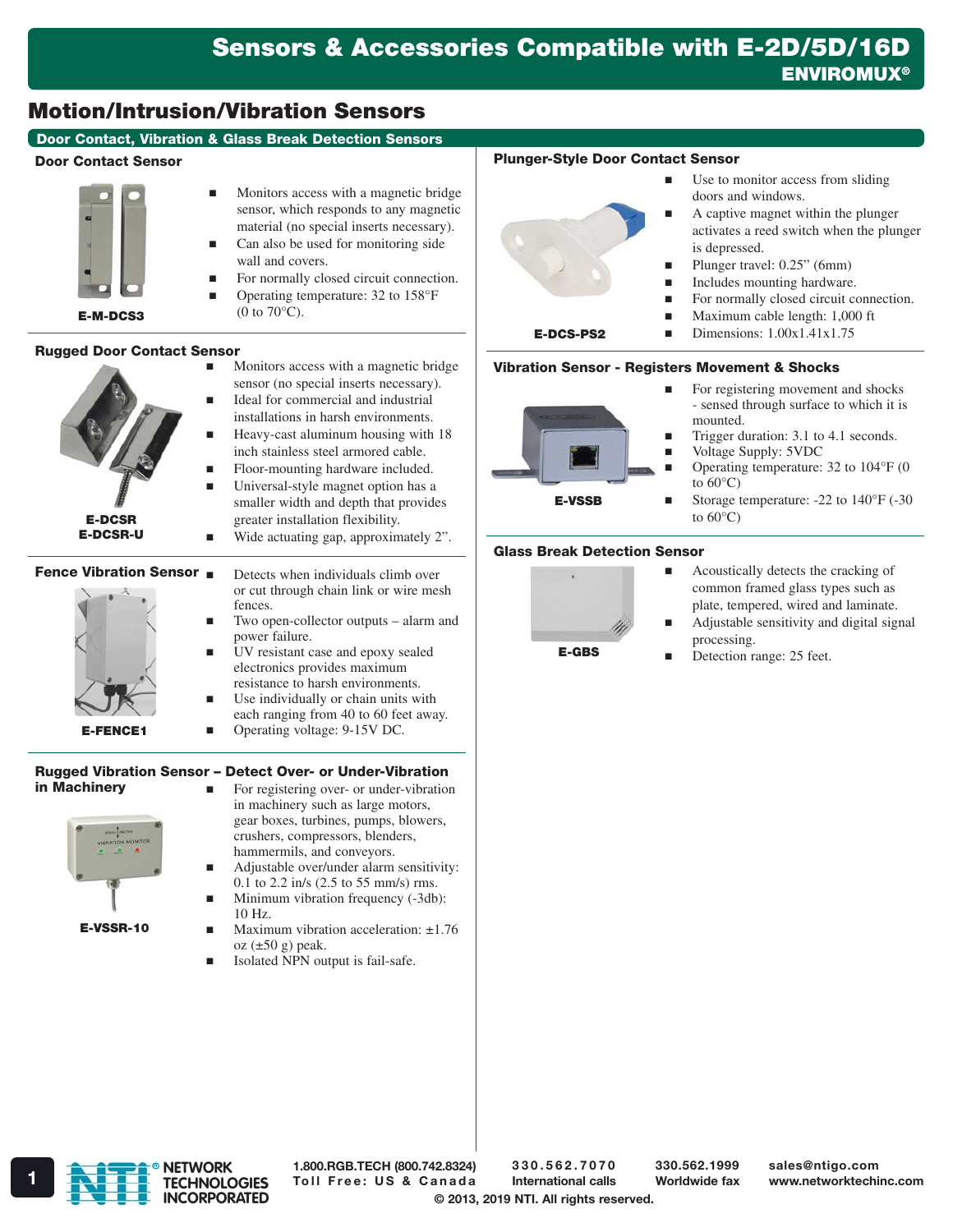## Motion/Intrusion/Vibration Sensors

#### Motion Detection Sensors

#### Low-Cost Infrared Motion Sensor – CE Compliant



E-IMD-LC

#### Infrared Motion Detector - TAA, CE Compliant



E-IMD-TAA2

 Registers movement in area covered: 40x40 ft (12x12 m), 90° wide. Condition display and setting feedback

Registers movement in area covered: 39x39 ft (12x12 m), 110° wide. Wall mount or hang in a corner.

■ Pulse count adjustment. Good RFI protection.

- via LEDs. Combined Fresnel and cylindrical optics
- provide enhanced detection and false alarm immunity.
- Provides immunity from variation in ambient temperature, acoustic noise, EMI/RFI interference, and pets up to 60 lbs (27 kg)

#### Outdoor Infrared Motion Sensor



- Outdoor weatherproof high reliability against water and insects
- Registers movement in the area covered: 40 ft (12 m) x 50 ft (15 m) - 120° wide
- Selectable detection paterns: Multi-Level (40 zones) or Pet Alley (18 zones)
	- Selectable Sensitivity: High, Mid and Low

#### Adaptive Dual Microwave/PIR Motion Detector



E-IMDM

- Registers movement in area covered: • 30x35 ft (9.1x10.6 m)
- Condition display and setting feedback via LEDs.
- Provides immunity from variation in ambient temperature, acoustic noise, EMI/RFI interference, and pets/animals.
- 12 sensitivity modes automatically adjusts to the environment.
- Mounting: Wall or corner, 6 to 10 feet (1.8 to 3 meters).

#### High-Mount Outdoor Infrared Motion Sensor

- High-mount outdoor weatherproof sensor with 94 detection zones.
- Registers movement in area covered: 13/18/30/40 ft and 85° wide.
- Mounting height: 8.3 to 10 feet.
- $\blacksquare$  Ideal detection area setting adjustable length/spot detection.
- E-IMD-OHM

#### Ceiling Mount Motion Detector



- Detects movement across the detection field.
- 360° detection pattern.
- 113° conical detection angle from ceiling.
- 36 ft diameter protection when mounted 12 ft high.
- Pulse count or single shot triggering.
- Good RFI protection

#### Single Photobeam Detector, Indoor/Outdoor to 50'



- Single-beam infrared motion sensor sends alert signal when invisible beam is broken.
- Sensing range: 3 to 50 feet (1 to 15m)
- Light Source: Infrared LED, wavelength 940nm
- **LED Beam Spread Angle:** Approximately  $\pm 10^{\circ}$

E-PBD-SO50

- Built-in AGC control to filter out lighting disturbances.
- LED indicator for power, signal

#### Dual Photobeam Detector, Indoor to 790', Outdoor to 390'



E-PBD-DOxxx

- Twin infrared beams provide reliable perimeter security, minimizing false alarms from falling leaves, birds, etc.
- Lensed optics reinforce beam strength and provide excellent immunity to false alarms due to rain, snow, mist, etc.
- our selectable beam frequencies.
- Laser wavelength: 650nm
- LED indicator for power, signal strength, and alarm.
- NC/NO alarm output.



1.800.RGB.TECH (800.742.8324) Toll Free: US & Canada 330.562.1999 Worldwide fax

- 
-